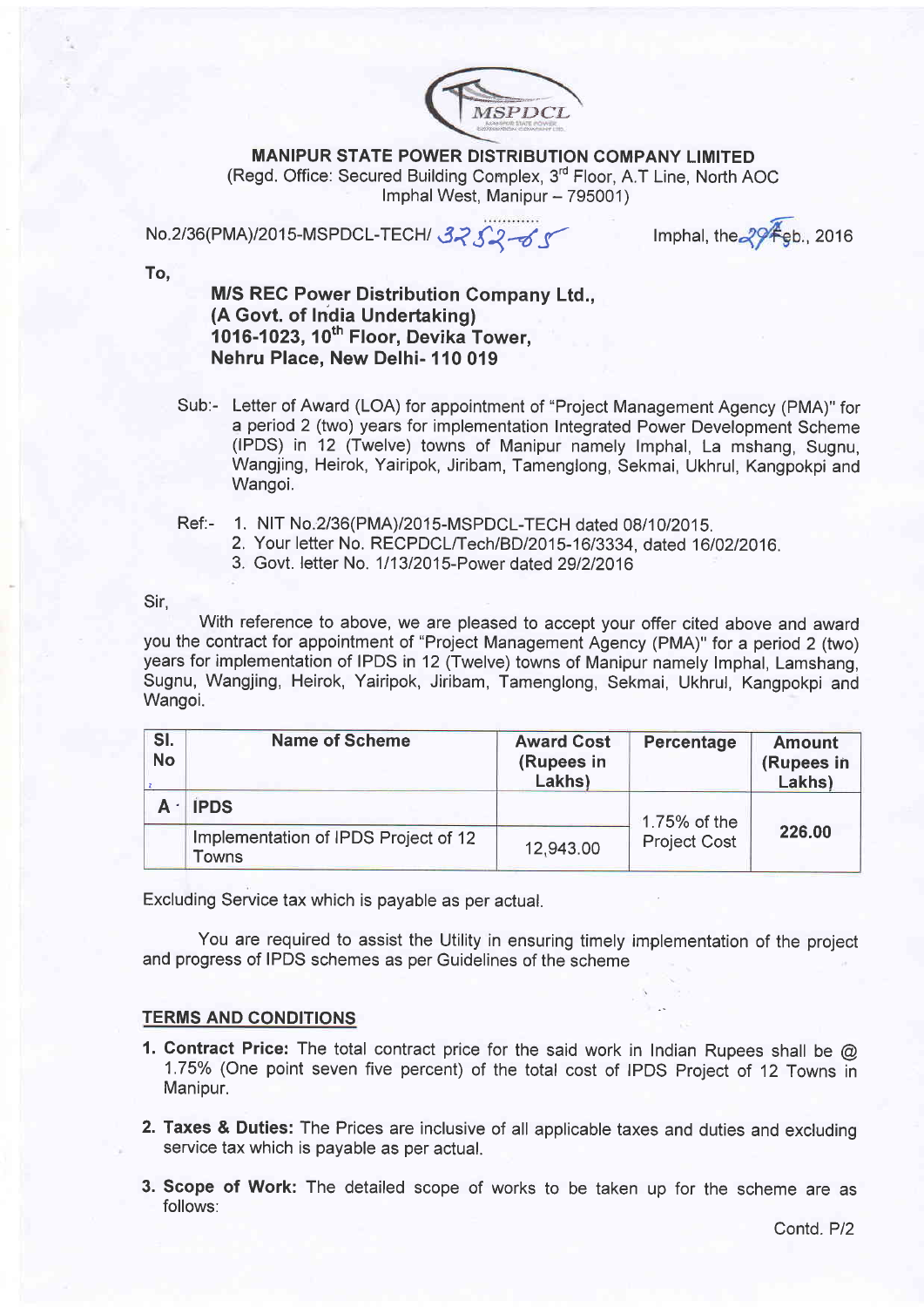- l. Monitoring and coordination of bidding process
	- a) Assist Utilities in preparation of tender documents for appointment of turnkey contractor.
	- b) Assist Utilities in bidding process (including pre bid meetings etc) and technical evaluation of bids.
	- c) Assist the Utilities for placement of Letter of Award and related activities to turn key contractors.
- ll. Project Planning and lmplementation
	- a) Assisting MSPDCL in preparation of detailed work implementation schedule (PERT) in association with turnkey contractor.
	- b) Assisting MSPDCL in preparation of Power Point Presentations (PPT) on work progresses for all meetings held at UtilityiState/PFC/MoP level.
	- c) Coordination and monitoring of project implementation activities.
	- d) To monitor DPR wise monthly physical and financial progress report of the scheme, prepare a consolidated report & submit to Utility for onward submission to nodal agency.
	- e) ldentification of anticipated bottlenecks in project implementation & preparation of remedial action plan in consultation with Utilities & Contractor.
	- 0 To suggest MSPDCL on the best practices followed in development of the power distribution system.
	- g) To assist Utilities to verify creation of assets from asset register of the Utility.
	- h) Recommend the claim of the Utility for timely release of funds from Nodal Agency. The recommendation is to be supported by a report on expenditure, progress & constraints if any for timely completion of project.
	- i) Submit a report to Nodal Agency, regarding Project Completion and expenditure incurred along with recommendation in accordance with the quidelines.
	- j) To assist Utility in supervision of flow of funds in dedicated bank account of projects.
	- k) To monitor receipt and issue of materials by the contractor.
- lll. Quality Monitoring
	- ?) To prepare a Quality Assurance (QA) Plan with the approval of the Utility.
	- b) Field quality inspection of ongoing/ completed works.
	- c) Joint inspection (along with representative of state Utility) of material at manufacturer's site on sample basis i.e. 10% of major materials (Poles, Conductor, Meters, Transformers, Cable). lt is compulsory for both MSPDCL and RECPDCL.
- lV. MIS & Web Portal up-dation
	- a) Assisting Utilities in timely updation of information on Utility / Nodal agency Web portal.
	- b) Reporting on day-to-day activities by End of Day (EOD) to the Project Monitoring Unit of MSPDCL.
	- c) Compilation & analysis of Utility level AT&C data on quarterly basis.
	- d) Any other works as may be required to achieve the objectives of the scheme.
- V. PMA has to establish their offices (office registration shall be acknowledged within <sup>30</sup> days from the date of signing of agreement) including deployment of requisite manpower, vehicles and other infrastructure at Utility headquarler on continuous basis & at circle/district level on requirement to oversee the project in the entire circle/district and ensure smooth interface with the Utility and contractor for day to day affairs.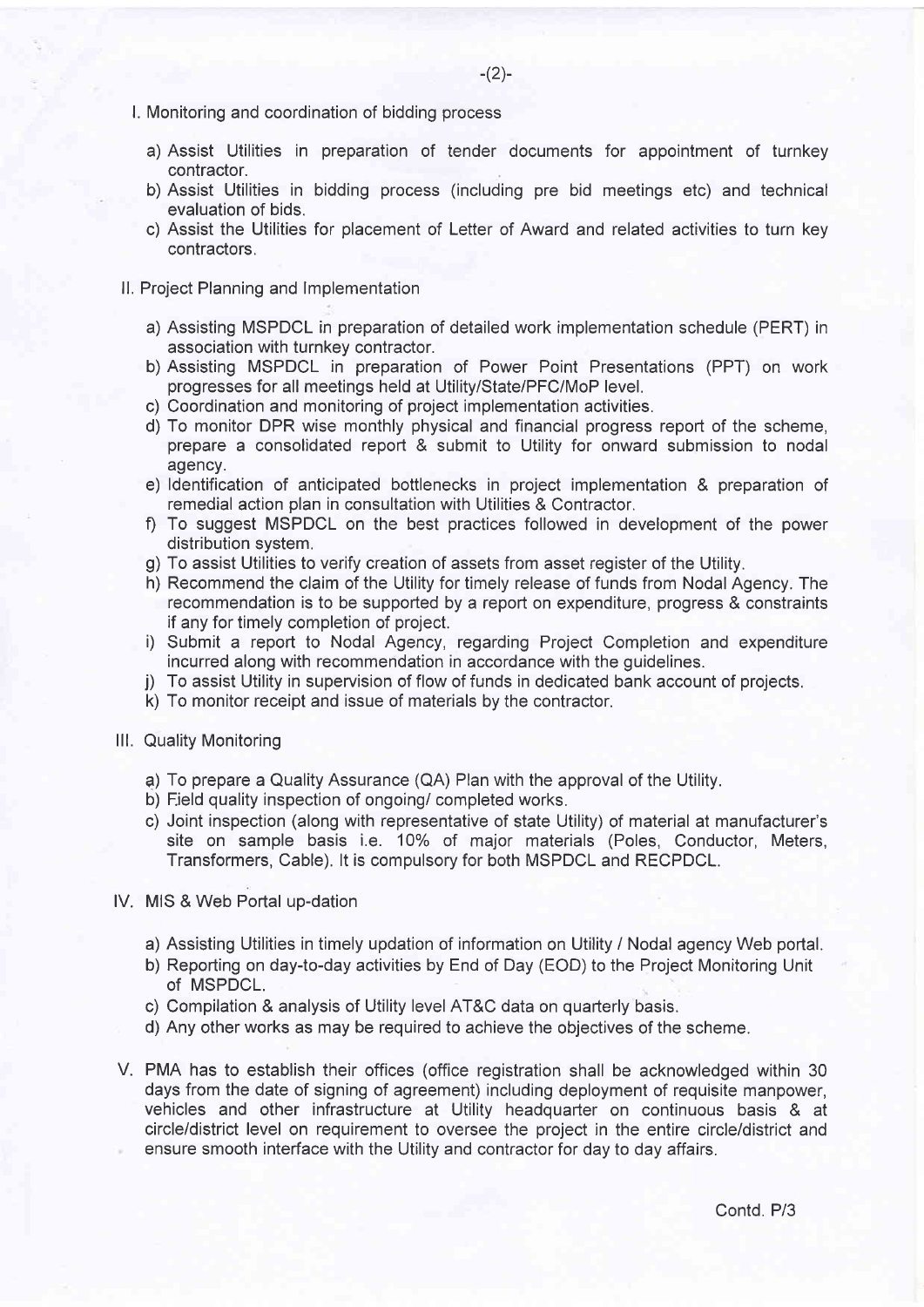i) The minimum manpower and educational qualifications of the key staff professional to be deployed full time on-site by RECPCl/sub-consultant of RECPDCL shall be as follows:-

| SI. No. | <b>Team Composition</b>                                   | Number of<br><b>Persons</b> | <b>Required Qualification</b>                                                                                                                                                                                                                                                                                                                                                                                                                                                      |
|---------|-----------------------------------------------------------|-----------------------------|------------------------------------------------------------------------------------------------------------------------------------------------------------------------------------------------------------------------------------------------------------------------------------------------------------------------------------------------------------------------------------------------------------------------------------------------------------------------------------|
|         | Project Manager<br>(Project leader for the<br>assignment) |                             | Graduated in Electrical Engineering (or<br>equivalent). At least 10 years' experience in<br>the power distribution system in India, with<br>experience in quality management In power<br>distribution works, should have excellent<br>project management, reporting skills and<br>interpersonal skills sound experience as<br>team leader in project management of a<br>sizeable team composing national experts<br>plus financial management experience (at<br>Corporate Office). |
| 2       | Site Engineer<br>(Electrical)                             | 3                           | Graduated in Electrical Engineering (or<br>equivalent). At least 5 years' field<br>experience in the power distribution system<br>in India, with experience in quality<br>management in power distribution works                                                                                                                                                                                                                                                                   |
| 3       | MIS consultant                                            |                             | MBA/Graduate Engineer in Electrical with 2<br>years' experience in Power Distribution<br>Sector (at Corporate Office). Excellent<br>analytical and MS Office (Word, Excel,<br>Power Point) skills.                                                                                                                                                                                                                                                                                 |

- Vl, Coordination with Nodal AgencyiMoP and any other works as may be required to achieve the objectives of the scheme.
- 4. Terms of Payment: The terms of payment is as under:
	- i)<sup>.</sup> Advance Payment:- 10% of the order Value to be paid as advance payment shall be interest bearing  $@9\%$  per annum effective from the day on which advance payment is made against Bank Guarantee of equivalent amount from a Nationalized Bank/ Scheduled Bank having its branch at lmphal preferably State Bank of India drawn in favour of Managing Director, MSPDCL. The advance money so paid shall be adjusted on pro-rata'basis as the services are made and the value of Bank Guarantee shall also be reduced/adjusted proportionately.
	- ii) 85% of the consultancy fee shall be paid in fixed monthly payment @ 1124 of 85 % of contract value shall be released on monthly basis after award of contract to turn key firm.
	- iii) 5% of the consultancy fee (of Approved DPR amount) shall be released on Final report and after release of final instalment of fund from REC Ltd./PFC of the project.
- 5. Period of Contract: The contract period shall be of 2 (two) years (subject to completion of the project) from the date of receipt of advance payment or handing over of required documents, whichever is later. However, in case duration of the contract is required to be extended, the same shall be on terms & conditions mutually acceptable to both the parties as any additional cost will have to be borne by the Utility.

Contd. P/4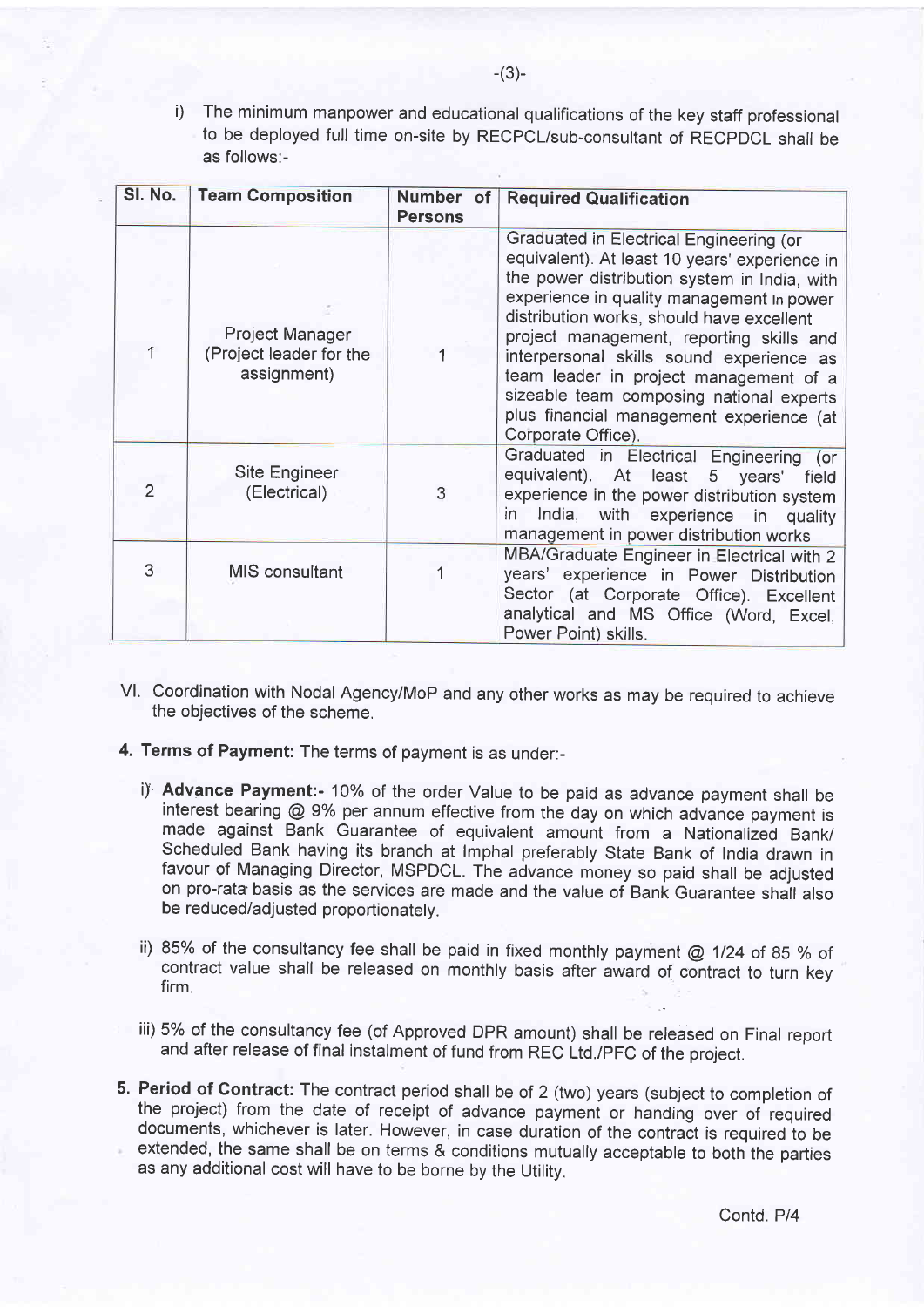## 6. Other Conditions:

- i) In order to ensure smooth operations, The General Manager (Electrical Circle-ll), MSPDCL would be appointed by MSPDCL as a Nodal Officer for the assignment who will provide various inputs like details/data related to the assignment, approval of DPRs, etc. throughout the execution of the assignment.
- ii) Wherever relevant data/input required for assignment, is not available from MSPDCL, suitable assumptions would be made by the RECPDCL under intimation to MSpDCL.
- iii) lf the anticipated information/facilityidecision is delayed from MSPDCL, and the nature of inputs from MSPDCL is such that it is essential for the continuation of the assignment, MSPDCL and RECPDCL shall agree on how the affected part of the services shall be carried out.
- iv) In case of any dispute, the matter shall be mutually decided between the MD, MSPDCL and CEO, RECPDCL, and such decisions shall be binding on both the parties.
- v) RECPDCL would not participate in any discussion/make presentations/offer justification with any other consulting agency/lender etc. apart from MSpDCL.
- vi) The PMA team shall be available in the office(s) on all the working days.
- vii) lf required, PMA shall attend the meetings conducted by the Gol/pFC/MSpDCL by making their own arrangements. No extra payments shall be made in this regard by the Utility.
- viii) NOFN DPR preparation will not be covered in present scope of the work.
- ix) Recommendations, suggestions of RECPDCL for stages once accepted by MSPDCL shall be revisited or revised as per conditions.
- x) RECPDCL would follow its own procedures/systems for all the activities relating to the assignment including appointment of Sub-RECPDCLs, engaging other agencies for any purpose/activities related to assignment.
- xi) RECPDCL will not be obliged to hold or participate in any interaction with Unions, Associations etc., related to any aspect of this assignment or otherwise. All the interactions related to data will be done with the Nodal officer.
- xii)RECPDCL's services shall be purely advisory in nature including all documents and recommendations and RECPDCL shall in no way be responsible or hold any liability for any disputes, lawsuits and or consequential loss, damages to either MSPDCL or any other party in any manner whatsoever.
- xiii) The deployed manpower consultants will be responsible for any damage to equipments, will use all equipment only for the purpose of carrying out their legitimate business of MSPDCL and will not put to any other use. For any damages, the extent of damage as decided by MSPDCL wiil be finat.
- xiv) The PMA will need to possess multi-dimensional capability to adequately meet the requirement of the contract award.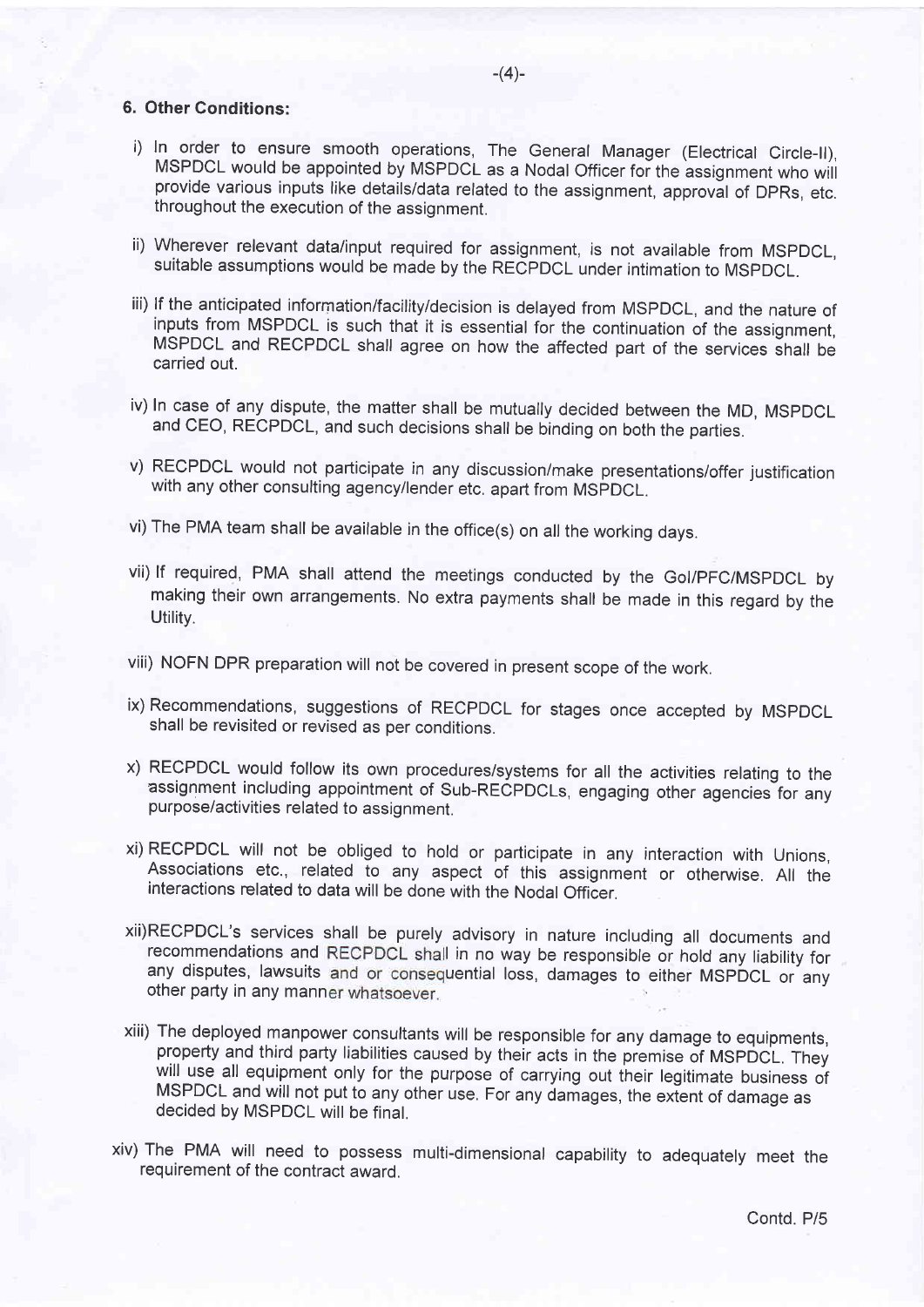- xv) The PMA and its designated manpower will need to be able to work efficiently with senior management and officers of MSPDCL.
- xvi)The PMA will bring proven knowledge and experience of handling project monitoring and efficiency improvement assignments.
- xvii) The PMA and its designated man power shall bring their own laptops and data card for carrying out their activities.
- 7. Paying Authority: The Managing Director, MSPDCL, Manipur shall be the Paying Authority. Bills should be submitted in quadruplicate for necessary payment.

## 8. Documents to be provided by MSPDCL:

- i) Town wise available capacity of 33/11 KV Sub-Station along with feeder details and up line as per requirement shall be provided by MSPDCL.
- ii) Updated and schedule rates for various item of work shall be provided by MSPDCL.
- iii) Metering data for Feeder meter, Boundary meter and DTC meter for energy accounting.
- iv) RAPDRP Part-B DPR and also IPDS 12 towns DPR.
- 9. Project Closure and others related activities:
	- i) Recording and submission of as built vendor data.
	- ii) Providing an operation & maintenance in consultation with the turn key contractor to be followed after completion of work.
	- iii) Assisting in keeping record for unforeseen circumstances during execution.
	- iv) Preparation of reconciliation statement & closure report.
	- v) Assisting taking over the executed works.
	- vi) Any other job not specifically mentioned but are required to complete the work in totality are deemed to be included in the scope of work.
- 10. Force Majeure Clause: The Force Majeure Conditions shall be such acts of God, acts of Public enemy, Fire, Flood, Epidemic, Strike, Freight embargo etc. RECPDCL, however, shall notify the Utility in writing of such within 1O(ten) days from the date of happening. Similarly, if the assignment could not be executed in time, formal intimation explaining the reason should be given immediately to the undersigned within 1S(fifteen) days from stopping of works. In the event of delay due to such causes, the time for completion will be extended for a length of time equal to the period of Force Majeure, or the Contract may be terminated.
- 11. Termination: MSPDCL in consultation with RECPDCL can terminate the agreement by giving notice of one month with reasons and justifications including period to improve the services to RECPDCL in the event of their failure as per the mutually agreed terms and conditions between the parties. Failure on the part of MSPDCL to make payment to RECPDCL in consultation with MSPDCL, in accordance with this agreement shall be considered cause for termination (or) cause for suspension of services by RECPDCL. Settlement of the consultancy fee payable to RECPDCL after examination & having discussions on work completed till notice period shall be done by MSPDCL.